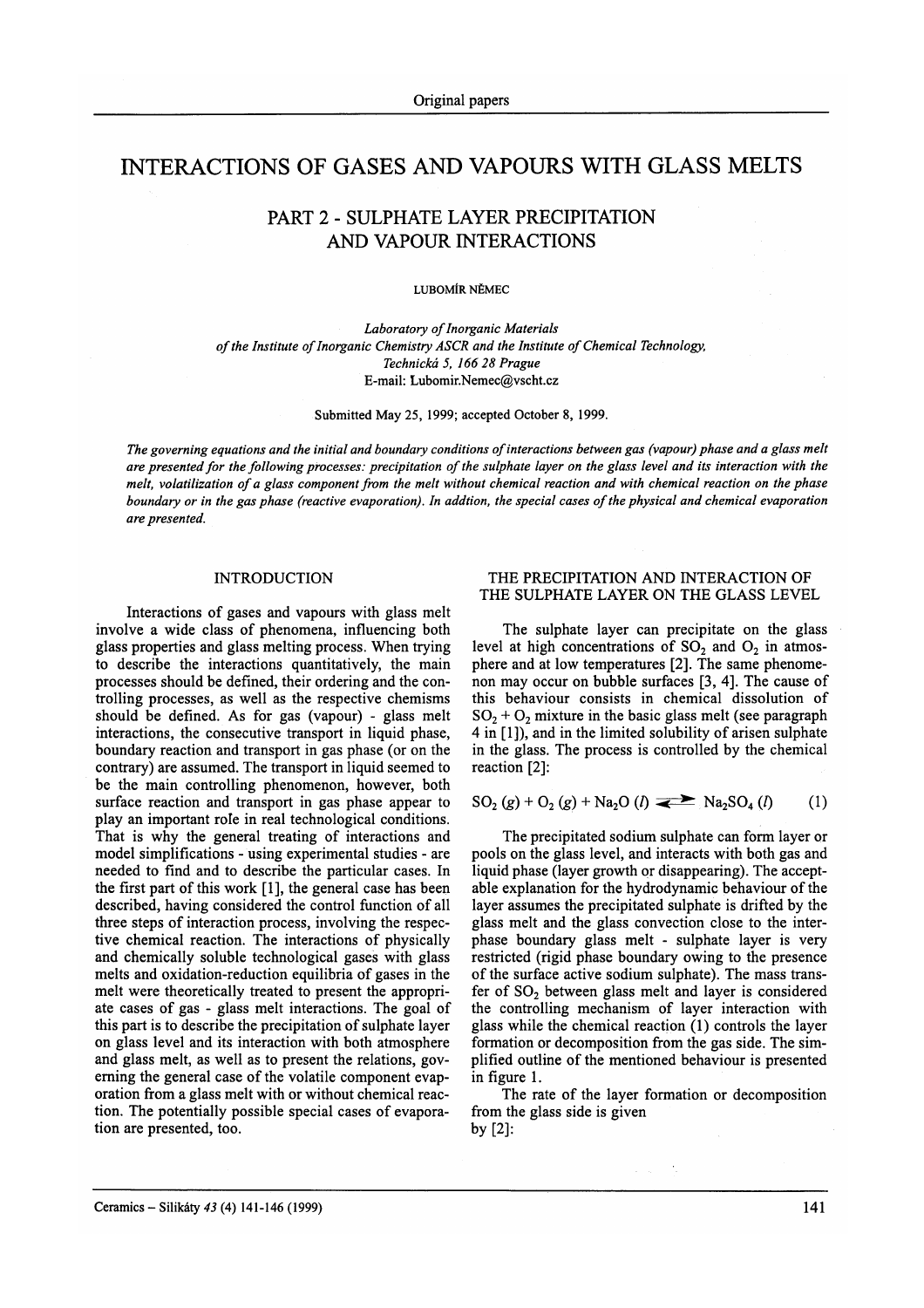$$
\left(\frac{\mathrm{d}x}{\mathrm{d}\tau}\right)_{x=0} = \frac{M_{\text{Na}_2\text{SO}_4}}{M_{\text{SO}_2}\rho_{\text{Na}_2\text{SO}_4}} D_{\text{SO}_2} \left(\frac{\partial c_{\text{SO}_2}}{\partial x}\right)_{x=0}
$$
(2)

Where  $M_{\text{SO}_2}$  and  $M_{\text{Na}_2\text{SO}_4}$  are the appropriate molecular masses and  $\rho_{\text{Na}_2\text{SO}_4}$  is the sodium sulphate density.

If only one oxidation-reduction reaction in the glass melt is considered, namely the reaction of sulphate ions (see equations  $(31)$  and  $(35a)$  in Part 1  $[1]$ ), the transport of three components in the static glass melt close to the layer is described by equations (35a) and  $(59 - 60)$  in Part 1 [1].

The following initial and boundary conditions are valid:

$$
\tau = 0; \quad x < 0; \quad c_{\infty}^{1} = c_{\infty}^{1}; \quad c_{\infty}^{1} = c_{\infty}^{1}; \quad c_{\infty}^{1} = c_{\infty}^{1}; \quad c_{\infty}^{1} = c_{\infty}^{1}; \quad c_{\infty}^{1} = c_{\infty}^{1}; \quad \tau > 0; \quad x < < 0; \quad c_{\infty}^{1} = c_{\infty}^{1}; \quad c_{\infty}^{1} = c_{\infty}^{1}; \quad c_{\infty}^{1} = c_{\infty}^{1}; \quad c_{\infty}^{1} = c_{\infty}^{1}; \quad c_{\infty}^{1} = c_{\infty}^{1}; \quad c_{\infty}^{1} = c_{\infty}^{1}; \quad c_{\infty}^{1} = c_{\infty}^{1}; \quad c_{\infty}^{1} = c_{\infty}^{1}; \quad c_{\infty}^{1} = c_{\infty}^{1}; \quad c_{\infty}^{1} = c_{\infty}^{1}; \quad c_{\infty}^{1} = c_{\infty}^{1}; \quad c_{\infty}^{1} = c_{\infty}^{1}; \quad c_{\infty}^{1} = c_{\infty}^{1}; \quad c_{\infty}^{1} = c_{\infty}^{1}; \quad c_{\infty}^{1} = c_{\infty}^{1}; \quad c_{\infty}^{1} = c_{\infty}^{1}; \quad c_{\infty}^{1} = c_{\infty}^{1}; \quad c_{\infty}^{1} = c_{\infty}^{1}; \quad c_{\infty}^{1} = c_{\infty}^{1}; \quad c_{\infty}^{1} = c_{\infty}^{1}; \quad c_{\infty}^{1} = c_{\infty}^{1}; \quad c_{\infty}^{1} = c_{\infty}^{1}; \quad c_{\infty}^{1} = c_{\infty}^{1}; \quad c_{\infty}^{1} = c_{\infty}^{1}; \quad c_{\infty}^{1} = c_{\infty}^{1}; \quad c_{\infty}^{1} = c_{\infty}^{1}; \quad c_{\infty}^{1} = c_{\infty}^{1}; \quad c_{\infty}^{1} = c_{\infty}^{1}; \quad c_{\infty}^{1} = c_{\infty}^{1}; \quad c_{\infty}^{
$$

$$
\begin{array}{ll}\n\text{Equation (33a) in rat 1 is valid} \\
\text{for all } \tau; x = 0; \quad c_{\text{SO}_2}^1 = c_{\text{SO}_2}^1; \quad c_{\text{SO}_2}^1 = c_{\text{SO}_2}^2; \\
\text{and equation (35a) in Part 1 is valid.} \\
\text{(3)}\n\end{array}
$$

Where  $c_{si}^{l}$  is the concentration of the *i*-th component in the glass melt saturated by the sodium sulphate.

The formation and decomposition of the sulphate layer from the gas side, controlled by equation (1), is given by [2]:

$$
\left(\frac{dx}{d\tau}\right)_{x=\delta} = \frac{k_{SO_4^2}}{\rho_z^2} (RT)^{2/3} \left\{ \left[ c_{SO_2}^g (c_{O_2}^g)^{1/2} \right]_{x=\delta} - c_{sSO_2}^g (c_{sO_2}^g)^{1/2} \right\} \tag{4}
$$

Where  $k_{SO_4^2}$  is the rate constant of the sulphate layer formation,  $\rho_z$  is the density of the stoichiometric mixture  $SO_2 + O_2$  (2:1),  $c_{sS_2}^g$  and  $c_{sO_2}^g$  are the gas phase concentrations of  $SO_2$  and  $O_2$  in equilibrium with sulphate layer or with glass saturated by sodium sulphate, respectively.

The transport of  $SO_2$  and  $O_2$  in gas phase is described by equations  $(36 - 37)$  in Part 1 [1] under the initial and boundary conditions:

$$
τ = 0; x > δ; c§02ε = c§0025; c026 = c§026\nτ > 0; x >> δ; c§02ε = c§0025; c026 = c§026\nfor all τ; x = δ; equation (35a) in [1] is valid where\nci1 = csi1 and c§iε = csi1/ $\kappa$ <sub>i</sub>\n(5)
$$

The rate of sulphate layer growth or dissolution gives the difference:

$$
\frac{d\delta}{d\tau} = \left(\frac{dx}{d\tau}\right)_{x=\delta} \left(\frac{dx}{d\tau}\right)_{x=0} \tag{6}
$$

If the transport of  $SO_2$  and  $O_2$  in gas phase is fast enough, equations  $(36 - 37)$  in [1] are omitted and the following boundary conditions are valid in the gas phase:

for all 
$$
\tau
$$
;  $x > \delta$ ;  $c_{SO_2}^g = c_{SO_2}^g$ ;  $c_{O_2}^g = c_{SO_2}^g$   
\n $x = \delta$ ; equation (35a) in [1] is valid where  
\n $c_1^1 = c_{si}^1$  and  $c_{si}^g = c_{si}^1/\kappa_i$  (7)

In later stages of layer existence (layer is thick), the simultaneous control by Na<sub>2</sub>O transport through both melts is probable.

## VOLATILIZATION OF GLASS COMPONENTS FROM A MELT WITHOUT CHEMICAL REACTION

If the volatile glass component is designated by the subscript  $A$ , the apropriate governing reactions of the general case are (all three steps share the control):

$$
\frac{\partial c_A^1}{\partial z} = D_A^1 \nabla^2 c_A^1 - \nu^1 \nabla c_A^1 \tag{8}
$$

$$
\frac{\partial \tau}{\partial \theta}
$$

$$
\frac{\partial c_A^2}{\partial \tau} = D_A^g \nabla^2 c_A^g - \nu^g \nabla c_A^g \tag{9}
$$

The initial and boundary conditions are given by:

$$
\begin{array}{ll}\n\mathfrak{r} = 0; & x < 0; & c_A^1 = c_{0A}^1 \\
& x > 0; & c_A^2 = c_{0A}^5 \\
\mathfrak{r} > 0; & x \to -\infty; c_A^1 = c_{0A}^1 \\
& x \to \infty; & c_A^2 = c_{0A}^2 \\
& x \to \infty; & c_A^2 = c_{0A}^2 \\
\text{for all } \tau: x = 0; & \frac{\partial c_A^1}{\partial \tau} = k_A (c_A^1 - c_A^2 / \kappa_A) \tag{10}\n\end{array}
$$

Where  $k_A$  is the rate constant of the surface reaction and  $\kappa_A$  is the equilibrium factor between concentration of the component  $A$  in the melt and gas. Special cases:

 $\mathbf{1}$ . The surface reaction is fast enough [5], equations (8 - 9) are valid. The initial and boundary conditions for  $\tau \ge 0$  and  $x = 0$  are:

$$
c_{\mathsf{A}}^1 = c_{\mathsf{A}}^{\mathsf{g}} \,\kappa_{\mathsf{A}} \tag{11}
$$

2. If the surface reaction is controlling, the following equation will be valid for all  $\tau$  and  $x = 0$ :

$$
\left(\frac{\partial c_A}{\partial \tau}\right)_{x=0} = k_A (c_{oA}^1 - c_{oA}^g / \kappa_A)
$$
\n(12)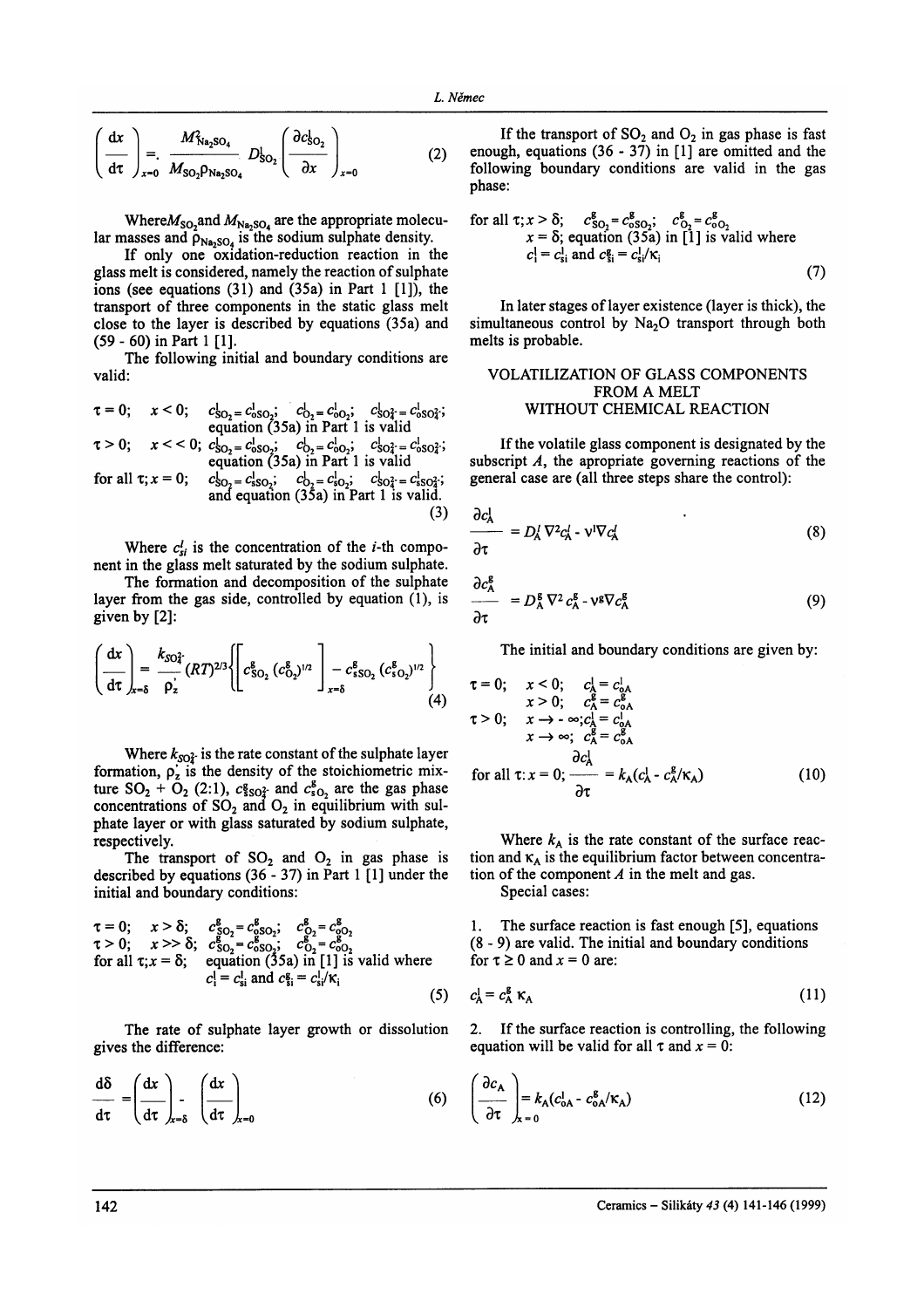3. The transport in gas phase is controlling, equation (9) is valid with the initial and boundary conditions:

$$
\tau \geq 0; \quad x < 0; \quad c_A^1 = c_{0A}^1 \n\tau = 0; \quad x > 0; \quad c_A^g = c_{0A}^g \n\text{for all } \tau; x = 0; \quad c_A^g = c_{0A}^1/\kappa_A \tag{13}
$$

4. The transport in liquid phase is controlling [6], equation (8) is valid with the initial and boundary conditions:

$$
\tau = 0; \quad x < 0; \quad c_A^1 = c_{0A}^1 \tau \ge 0; \quad x > 0; \quad c_A^g = c_{0A}^g \n\text{for all } \tau; x = 0; \quad c_A^1 = c_{0A}^g \kappa_A
$$
\n
$$
(14)
$$

5. The transport in gas phase and surface reaction are controlling, equation (9) is valid with the initial and boundary conditions:

$$
\tau \ge 0; \quad x < 0; \quad c_A^1 = c_{0A}^1
$$
\n
$$
\tau = 0; \quad x > 0; \quad c_A^2 = c_{0A}^2
$$
\n
$$
\frac{\partial c_A^1}{\partial \tau} = k_A (c_{0A}^1 - \kappa_A c_A^g) \tag{15}
$$

6. The transport in liquid phase and surface reaction are controlling  $[6, 7, 8]$ , equation  $(8)$  is valid with the initial and boundary conditions:

$$
\tau = 0; \quad x < 0; \quad c_A^1 = c_{0A}^1 \tau \ge 0; \quad x > 0; \quad c_A^2 = c_{0A}^2 \n\text{for all } \tau: x = 0; \quad \frac{\partial c_A^1}{\partial \tau} = k_A (c_A^1 - \kappa_A c_{0A}^g) \tag{16}
$$

## VOLATILIZATION OF A GLASS COMPONENT WITH CHEMICAL REACTION ON THE GLASS SURFACE OR IN THE GAS PHASE

Several volatilization processes are obviously bound with chemical reaction leading to process acceleration. As an example, following reactions may be mentioned:

$$
\sum_{q \geq 0}^{Na_2O} (l, g) + H_2O(g) \implies [5, 8]
$$
 (17)

PbO (l, g) + H<sub>2</sub>O (g)   
\n
$$
\sum_{(18)
$$
 Pb(OH)<sub>2</sub> (g) [9, 10] (18)

$$
B_2O_3(l, g) + H_2O(g) \implies [11]
$$
 (19)

$$
B_2O_3(g) + Na_2O(g) \longrightarrow
$$
  
\n
$$
2 NaBO_2(g)
$$
 [12] (20)

$$
NaF (l, g) + H2O (g) \longrightarrow
$$
  
\n
$$
NaOH (g) + HF (g)
$$
 [13] (21)

The presented reactions enable to estimate the significant role of vaporization chemisms for the entire vaporization process. Unfortunately, the chemical data about the vaporization of components from a glass melt are scarce and not unambiguous [14]. Nevertheless, the acceptable idea of chemical vaporization is the following process: the volatile component evaporizes from the melt (therefore an equilibrium exists between the liquid and gas form of the component on the phase boundary), and the gas form reacts partially or completely with another component in gas phase. The second reacting component is either coming from the glass

(reaction (20)) or it was originally present in the gas phase (reactions (17 - 19) and (21)).

As an example of "reactive evaporation", the evaporation of  $Na<sub>2</sub>O$  from the melt and its reaction with water vapour will be treated (reaction (17)). The concentration of molecular water in the glass melt will be considered negligible (reaction  $(24)$  in  $[1]$ ), as well as the NaOH solubility in the melt. The transport equations of reacting components will therefore involve the transport of  $Na<sub>2</sub>O$  through the glass, the chemical reaction in the gas phase and the respective chemical equilibrium of three reacting components in the gas phase.

The governing equations are:

$$
\frac{\partial c_{\text{Na}_2\text{O}}^1}{\partial \tau} = D_{\text{Na}_2\text{O}}^1 \nabla^2 c_{\text{Na}_2\text{O}}^1 \cdot \nabla c_{\text{Na}_2\text{O}}^1 \tag{22}
$$

$$
\frac{\partial c_{\text{Na}_2\text{O}}^g}{\partial \tau} = D_{\text{Na}_2\text{O}}^g \nabla^2 c_{\text{Na}_2\text{O}}^g - \nu^g \nabla c_{\text{Na}_2\text{O}}^g + \left(\frac{\partial c_{\text{Na}_2\text{O}}^g}{\partial \tau}\right)_{\text{ch}} \tag{23}
$$

$$
\frac{\partial c_{\text{H}_2\text{O}}^{\text{g}}}{\partial \tau} = D_{\text{H}_2\text{O}}^{\text{g}} \nabla^2 c_{\text{H}_2\text{O}}^{\text{g}} - \nu^{\text{g}} \nabla c_{\text{H}_2\text{O}}^{\text{g}} + \left( \frac{\partial c_{\text{H}_2\text{O}}^{\text{g}}}{\partial \tau} \right)_{\text{ch}}
$$
(24)

$$
\frac{\partial c_{\text{NaOH}}^{\text{g}}}{\partial \tau} = D_{\text{NaOH}}^{\text{g}} \nabla^2 c_{\text{NaOH}}^{\text{g}} - \nu^{\text{g}} \nabla c_{\text{NaOH}}^{\text{g}} + \left( \frac{\partial c_{\text{NaOH}}^{\text{g}}}{\partial \tau} \right)_{\text{ch}} \quad (25)
$$

The values of  $(\partial c_i / \partial \tau)_{ch}$  are bound by the stoichiometry of reaction (17):

$$
\left(\frac{\partial c_{\text{Na}_2\text{O}}^g}{\partial \tau}\right)_{\text{ch}} = \left(\frac{\partial c_{\text{H}_2\text{O}}^g}{\partial \tau}\right)_{\text{ch}} = -\frac{1}{2} \left(\frac{\partial c_{\text{NaOH}}^g}{\partial \tau}\right)_{\text{ch}}
$$
(26)

Taking into account equation (26), equations (23 - 25) can be arranged as follows:

$$
B_2O_3(g) + Na_2O(g) \longrightarrow B_2O_3(g) \longrightarrow B_1^{20}(g)
$$
  
\n
$$
B_2O_3(g) + Na_2O(g) \longrightarrow B_1^{20}(g)
$$
  
\n
$$
B_2O_3(g) + Na_2O(g)
$$
  
\n
$$
B_2O_3(g) - 2NaBO_2(g)
$$
  
\n
$$
[12] (20) \longrightarrow B_1^{20}(g) - 2Na_2O - 2Na_2O - 2Na_2O \longrightarrow B_1^{20}(g)
$$
  
\n
$$
B_2O_3(g) - 2Na_2O(g)
$$
  
\n
$$
B_2O_3(g) - 2Na_2O(g)
$$
  
\n
$$
B_2O_3(g) - 2Na_2O(g)
$$
  
\n
$$
B_2O_3(g) - 2Na_2O(g)
$$
  
\n
$$
B_2O_3(g) - 2Ma_2O(g)
$$
  
\n
$$
B_2O_3(g) - 2Ma_2O(g)
$$
  
\n
$$
B_2O_3(g) - 2Ma_2O(g)
$$
  
\n
$$
B_2O_3(g) - 2Ma_2O(g)
$$
  
\n
$$
B_2O_3(g) - 2Ma_2O(g)
$$
  
\n
$$
B_2O_3(g) - 2Ma_2O(g)
$$
  
\n
$$
B_2O_3(g) - 2Ma_2O(g)
$$
  
\n
$$
B_2O_3(g) - 2Ma_2O(g)
$$
  
\n
$$
B_2O_3(g) - 2Ma_2O(g)
$$
  
\n
$$
B_2O_3(g) - 2Ma_2O(g)
$$
  
\n
$$
B_2O_3(g) - 2Ma_2O(g)
$$
  
\n
$$
B_2O_3(g) - 2Ma_2O(g)
$$
  
\n
$$
B_2O_3(g) - 2Ma_2O(g)
$$
  
\n
$$
B_2O_3(g) - 2Ma_2O(g)
$$
  
\n
$$
B_2O_3(g) - 2Ma_2O(g)
$$
  
\n
$$
B_2O_3(g) - 2Ma_2O(g)
$$
  
\n<math display="block</math>

Ceramics – Silikáty 43 (4) 141-146 (1999) 143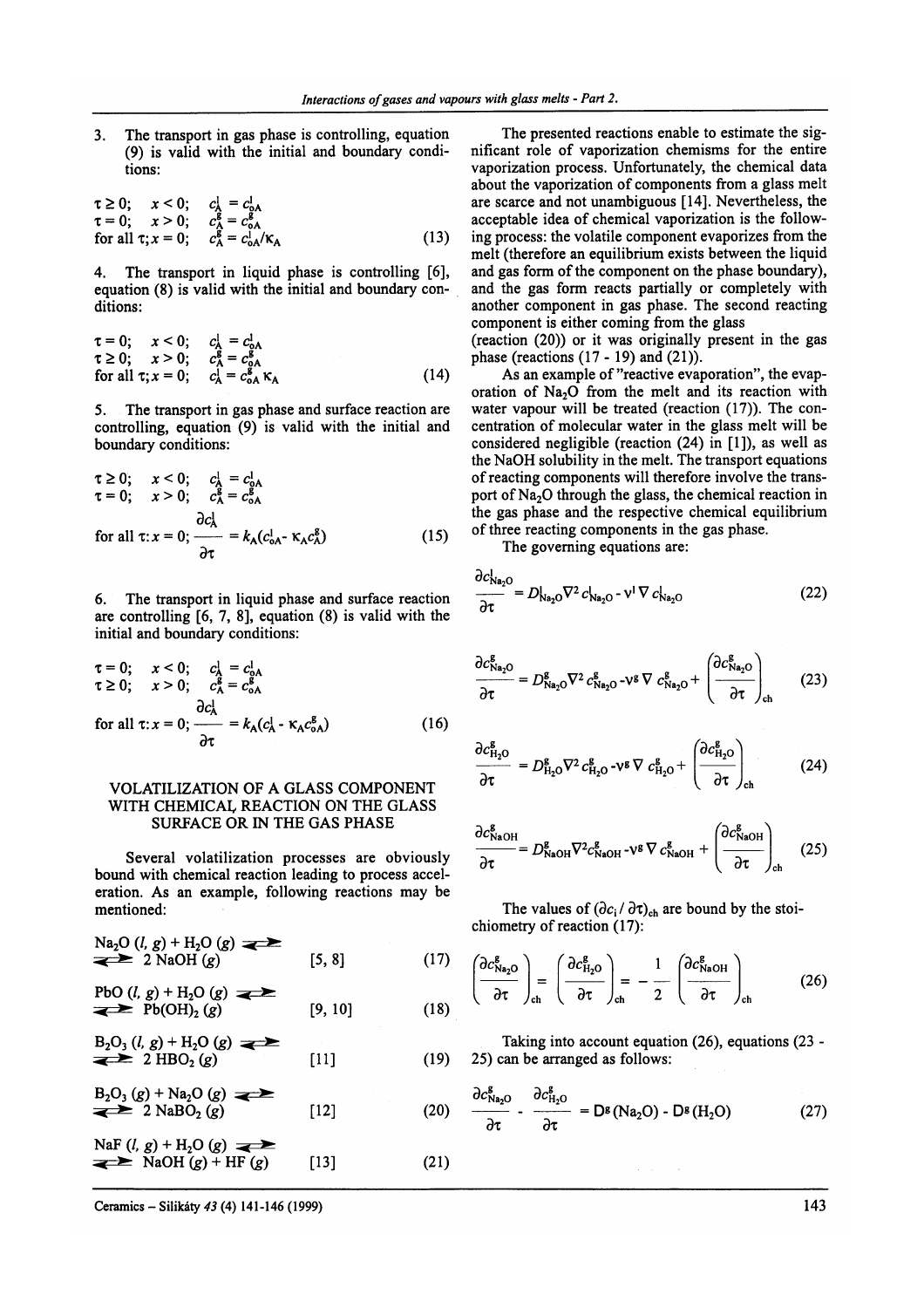$$
2 \frac{\partial c_{\text{Na}_2\text{O}}^g}{\partial \tau} - \frac{\partial c_{\text{NaOH}}^g}{\partial \tau} = 2D^g(\text{Na}_2\text{O}) + D^g(\text{NaOH}) \quad (28)
$$

Where:

$$
D^{\mathsf{g}}(i) = D^{\mathsf{g}}_i \nabla^2 c^{\mathsf{g}}_i - \nu \nabla c^{\mathsf{g}}_i \tag{29}
$$

If the chemical reaction (17) is fast enough, the equilibrium sets all over the gas phase:

$$
K_{\text{Na}_2\text{O}} = \frac{[c_{\text{NaOH}}^g]^2}{c_{\text{Na}_2\text{O}}^g c_{\text{H}_2\text{O}}^g} \tag{30}
$$

And  $c_{\text{Na}_2\text{O}}^{\text{g}} = c_{\text{Na}_2\text{O}}^{\text{I}} / K_{\text{Na}_2\text{O}}$ .

If reaction (17) is slow and reversible (the  $Na<sub>2</sub>O$ component does not react completely), the following kinetic relation can be written:

$$
\left(\frac{\partial c_{\text{Na}_2\text{O}}^g}{\partial \tau}\right)_{\text{ch}} = -k_{\text{Na}_2\text{O}} \left(c_{\text{Na}_2\text{O}}^g \cdot c_{\text{Na}_2\text{Oeq}}^g\right) \left(c_{\text{H}_2\text{O}}^g \cdot c_{\text{H}_2\text{Oeq}}^g\right) \tag{31}
$$

Where  $k_{\text{Na}_2O}$  is the rate constant of equation (17) and  $c_{\text{Na-Oeq}}^g$  as well as  $c_{\text{H-Oeq}}^g$  are the appropriate equilibrium válues under given temperature (calculated from equation (30)).

Thus, if the process is controlled by mass transport in both phases and chemical reaction (17) is fast enough, equations (22), (27 - 28) and (30) should be solved to get the concentration distributions of Na<sub>2</sub>O ( $l$ ), Na<sub>2</sub>O (g), H<sub>2</sub>O (g) and NaOH (g).

If, on the contrary, reaction  $(17)$  is slow enough, the concentration distribution of the mentioned components is obtainable by solution of equations (22), (27 - 28) and equation (23) with equation (31).

The initial and boundary conditions for both treated cases are:

$$
\tau = 0; \quad x < 0; \quad c_{\text{Na}_2\text{O}}^1 = c_{\text{oNa}_2\text{O}}^1
$$
\n
$$
x > 0; \quad c_f^g = c_{\text{Si}1}^2, \quad \text{equation (30) is valid}
$$
\n
$$
\tau > 0; \quad x \to -\infty; c_{\text{Na}_2\text{O}}^1 = c_{\text{oNa}_2\text{O}}^1
$$
\n
$$
x \to \infty; \quad c_f^g = c_{\text{Si}1}^g, \quad \text{equation (30) is valid}
$$
\n
$$
\text{for all } \tau: x = 0:
$$

a) fast chemical reaction, equation (30) is valid b)slow chemical reaction, equation (31) is valid.

$$
(32)
$$

Special cases:

1. The reaction (17) realizes almost completely, i.e. the concentration of  $Na<sub>2</sub>O$  in the gas phase will be negligible. Then reaction (17) will be significant only on the phase boundary.

If the mass transport in both phases controls this process, reaction (22) (the transport of  $Na<sub>2</sub>O$  in the liquid phase) and reactions:

$$
\frac{\partial c_{H_2O}^g}{\partial \tau} = D^g(H_2O) , \qquad (33)
$$

 $\partial c^g$ 

$$
\frac{c_{\text{NaOH}}}{\partial \tau} = D^g \text{(NaOH)}\tag{34}
$$

are valid. The initial and boundary conditions on the phase boundary are:

for all  $\tau$ ;  $x=0$ : - reaction (17) is fast enough: equation (30) is valid on the phase boundary to calculate the values of  $(c_{H_2O}^g)_{x=0}$  and  $(c_{NaOH}^g)_{x=0}$ ; for the concentration of  $c_{\text{Na}_2O}^{1001/20}$ , we have:  $c_{\text{Na}_2O}^1$ .  $=c_{\text{Na}_2\text{O}}^{\text{g}}$  K<sub>Na<sub>2</sub>O  $\rightarrow$  0</sub>  $\frac{C_{\text{Na}_2\text{O}}}{C_{\text{Na}_2\text{O}}}$   $\frac{C_{\text{Na}_2\text{O}}}{C_{\text{Na}_2\text{O}}}$  is slow:  $(25)$ 

$$
^{(35)}
$$

$$
\left(\frac{\partial c_{\text{Na}_{2}\text{O}}^{g}}{\partial \tau}\right)_{x=0} = -k_{\text{Na}_{2}\text{O}} c_{\text{Na}_{2}\text{O}}^{g} c_{\text{H}_{2}\text{O}}^{g}
$$
\n(36)

2. The transport in gas phase is fast.

Equation (22) is valid and the following initial and boundary conditions on the phase boundary:

- reaction  $(17)$  is fast enough: equation  $(30)$  is valid reaction (17) is tast enough: equation (50) is valid<br>with  $c_{\text{NaOH}}^g = c_{\text{NaOH}}^g$  and  $c_{\text{H-O}}^g = c_{\text{CH-O}}^g$ ; therefore as well  $(c_{Na_2O)x=0}^g$  will be constant (see equation (30)).
- reaction  $(17)$  is slow (mixed control): equation  $(31)$ or (36) (reaction is almost completed) is valid with  $c_{\rm H_2O}^{\rm g} = c_{\rm oH_2O}^{\rm g}$  [15].

3. The transport in liquid phase is fast.

Equations  $(27)$  and  $(28)$  are valid as well as equation (30) if reaction (17) is fast enough. For the case of slow reaction (17) (mixed control), equations (27) and (28) as well as equation (31) with equation (23) should be solved. The initial and boundary conditions on the phase boundary are:

- reaction  $(17)$  is fast enough, equation  $(30)$  is valid with  $c_{N_{a_2}0}^+ = c_{N_{a_2}0}^+$ <br>- reaction (17) is slow, equation (31) is valid with
- $c_{\text{Na}_2\text{O}}^{\text{g}} = c_{\text{ONa}_2\text{O}}^{\text{I}} / K_{\text{Na}_2\text{O}}.$

The evaporation of fluorides from the glass melt is influenced by the water vapour concentration in the gas phase, by the gas phase hydrodynamics and by glass convection in the liquid driven by surface tension fluctuations [16, 17]. The probable chemism of evaporation is given by reaction (21).

The governing equations are:

$$
\frac{\partial c_{\text{NaF}}^{\text{I}}}{\partial \tau} = \mathsf{D}^{\text{I}} \left( \text{NaF} \right) \tag{37}
$$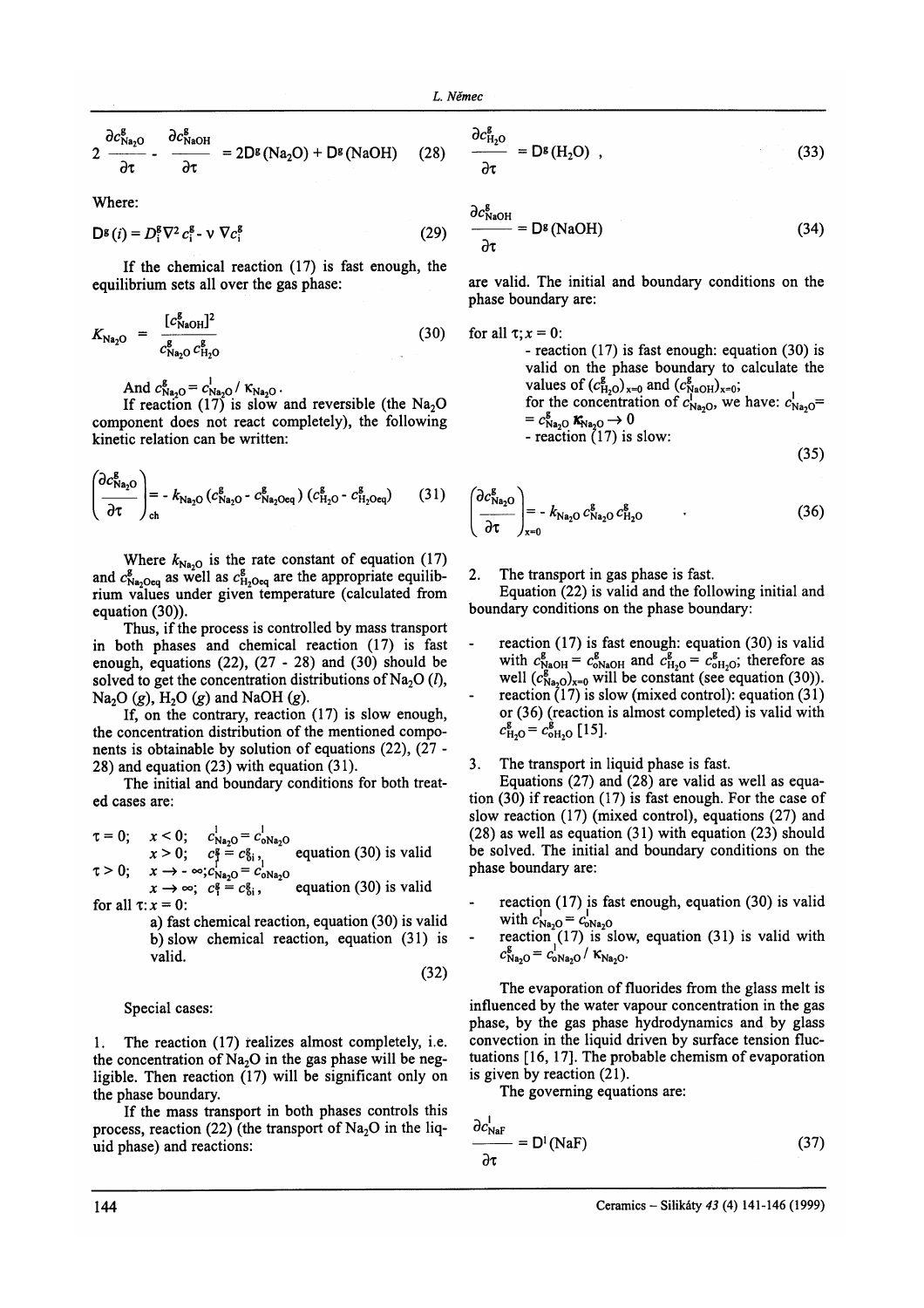$$
\frac{\partial c_{\text{NaF}}^{\text{g}}}{\partial \tau} = D^{\text{g}}(\text{NaF}) + \left(\frac{\partial c_{\text{NaF}}^{\text{g}}}{\partial \tau}\right)_{\text{ch}}
$$
(38)

$$
\frac{\partial c_{\text{H}_2\text{O}}^{\text{g}}}{\partial \tau} = \mathsf{D}^{\text{g}}(\text{H}_2\text{O}) + \left(\frac{\partial c_{\text{H}_2\text{O}}^{\text{g}}}{\partial \tau}\right)_{\text{ch}}
$$
(39)

$$
\frac{\partial c_{\text{NaOH}}^g}{\partial \tau} = D^g(\text{NaOH}) + \left(\frac{\partial c_{\text{NaOH}}^g}{\partial \tau}\right)_{\text{ch}} \tag{40}
$$

$$
\frac{\partial c_{\text{HF}}^{\text{g}}}{\partial \tau} = \mathsf{D}^{\text{g}}(\text{HF}) + \left(\frac{\partial c_{\text{HF}}^{\text{g}}}{\partial \tau}\right)_{\text{ch}} \tag{41}
$$

The reaction stoichiometry gives:

$$
\left(\frac{\partial c_{\text{NaF}}^{\text{g}}}{\partial \tau}\right)_{\text{ch}} = \left(\frac{\partial c_{\text{H}_2\text{O}}^{\text{g}}}{\partial \tau}\right)_{\text{ch}} = -\left(\frac{\partial c_{\text{NaOH}}^{\text{g}}}{\partial \tau}\right)_{\text{ch}} = -\left(\frac{\partial c_{\text{HF}}^{\text{g}}}{\partial \tau}\right)_{\text{ch}} \quad (42)
$$

The arrangement of equations (38 - 42) gives:

$$
\frac{\partial c_{\text{NaF}}^{\text{g}}}{\partial \tau} - \frac{\partial c_{\text{H}_2\text{O}}^{\text{g}}}{\partial \tau} = D^{\text{g}}(\text{NaF}) - D^{\text{g}}(\text{H}_2\text{O}) \tag{43}
$$

$$
\frac{\partial c_{\text{NaOH}}^{\text{g}}}{\partial \tau} - \frac{\partial c_{\text{HF}}^{\text{g}}}{\partial \tau} = -\mathbf{D}^{\text{g}}(\text{NaOH}) - \mathbf{D}^{\text{g}}(\text{HF}) \tag{44}
$$

$$
\frac{\partial c_{\text{NaF}}^{\text{g}}}{\partial \tau} + \frac{\partial c_{\text{H}_{2}\text{O}}^{\text{g}}}{\partial \tau} + \frac{\partial c_{\text{NaOH}}^{\text{g}}}{\partial \tau} + \frac{\partial c_{\text{HF}}^{\text{g}}}{\partial \tau} =
$$
\n
$$
= D^{\text{g}} (\text{NaF}) + D^{\text{g}} (\text{H}_{2}\text{O}) + D^{\text{g}} (\text{NaOH}) + D^{\text{g}} (\text{HF}) \qquad (45)
$$

If the reaction is fast enough, the equilibrium sets:

$$
K_{\text{NaF}} = \frac{c_{\text{NaOH}}^{\text{g}} c_{\text{H}F}^{\text{g}}}{c_{\text{NaF}}^{\text{g}} c_{\text{H}.\text{O}}^{\text{g}}} \tag{46}
$$

Where  $c_{\text{NaF}}^{\text{g}} = c_{\text{NaF}}^{\text{I}} / K_{\text{NaF}}$ .

For the slow chemical reaction, we have:

$$
\left(\frac{\partial c_{\text{NaF}}^{\text{g}}}{\partial \tau}\right)_{\text{ch}} = -k_{\text{NaF}} \left(c_{\text{NaF}}^{\text{g}} - c_{\text{NaFeq}}^{\text{g}}\right) \left(c_{\text{H}_2\text{O}}^{\text{g}} - c_{\text{H}_2\text{Oeq}}^{\text{g}}\right) \tag{47}
$$

Thus, for rapid reaction (21), the set of equations  $(37)$ ,  $(43 - 45)$  and equation  $(46)$  is solved, while in the case of slow chemical reaction equations (37), (43 - 45) and equation (38) with (47) give the concentration profiles of reacting components in both phases.

The initial and boundary conditions are:

$$
\tau = 0; \quad x < 0; \quad c_{\text{NaF}}^1 = c_{\text{oNaF}}^1
$$
\n
$$
x > 0; \quad c_{\text{NaF}}^2 = c_{\text{Si}}^2, \quad \text{equation (46) is valid}
$$
\n
$$
\tau > 0; \quad x \to -\infty; c_{\text{NaF}}^1 = c_{\text{CoNaF}}^1
$$

 $x \rightarrow -\infty$ ;  $c_1^2 = c_2^2$ ; equation (46) is valid for all  $\tau$ :  $x = 0$ :

> - reaction  $(21)$  is fast enough, equation  $(46)$  is valid  $\overline{1}$  $\ddotsc$

- reaction (21) is slow, equation (47) is valid 
$$
(48)
$$

If the glass convection, driven by fluctuations of surface tension, is effective enough, the evaporation is controlled by the transport in gas phase only [16, 17]. The governing equations are  $(43 - 45)$  and  $(46)$  in the case of rapid chemical reaction or (43 - 45) and (38) with (47) for slow chemical reaction. If the equilibrium is shifted to the reaction products  $(c_{\text{NaF}}^g \rightarrow 0)$ , then the volatilization, controlled by the transport in gas phase, will be described by the set of equations (39 - 41) with  $(\partial c_i/\partial \tau)_{ch} = 0$  and the initial and boundary conditions on the phase boundary are:

reaction  $(21)$  is fast enough, equation  $(46)$  is valid with  $c_{\text{NaF}}^{\text{g}} = c_{\text{oNaF}}^{\text{I}} / K_{\text{NaF}}$ 

reaction  $(21)$  is slow:

$$
\left(\frac{\partial c_{\text{NaF}}^{\text{g}}}{\partial \tau}\right)_{\text{x=0}} = -k_{\text{NaF}} c_{\text{NaF}}^{\text{!}} / \kappa_{\text{NaF}} (c_{\text{H}_2\text{O}}^{\text{g}} \cdot c_{\text{H}_2\text{Oeq}}^{\text{g}})
$$
(49)



Figure 1. The schematic picture of concentration distribution of  $SO<sub>2</sub>$  and  $O<sub>2</sub>$  close to sulphate layer.

## **CONCLUSION**

The algorithms for numerical solution of the equations, presented in both part of this work, are generally at disposal and the qualitative descriptions of the treated gas (vapour) - glass melt interactions are mostly known from laboratory measurements. However, two problems arise when trying to describe the particular phenomenon: availability of the appropriate equilibrium data (equilibrium constants, gas solubilities in glasses and equilibrium partial pressures of volatile compo-

Ceramics - Silikáty 43 (4) 141-146 (1999)